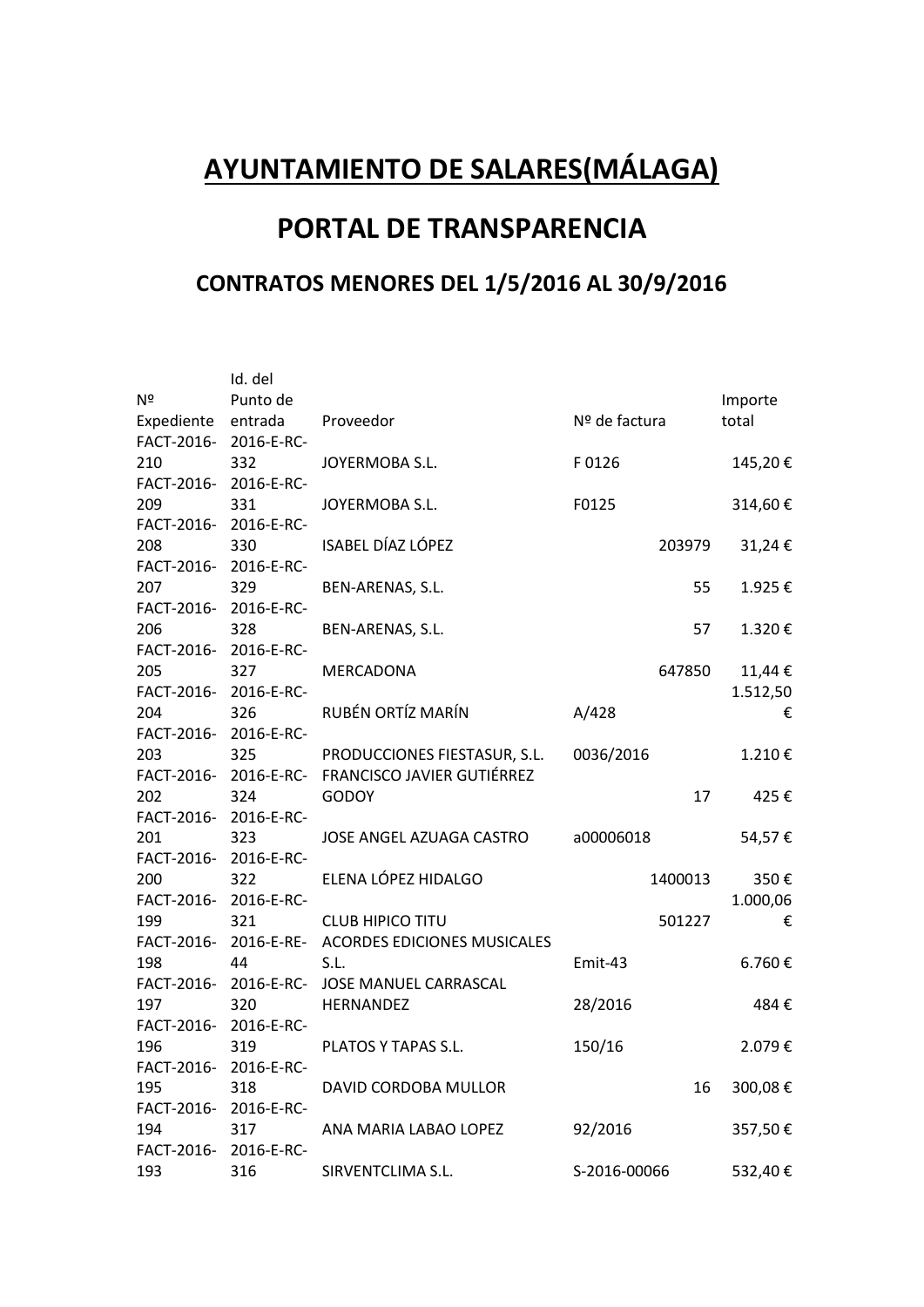| FACT-2016- 2016-E-RC- |                       |                                              |                 |          |
|-----------------------|-----------------------|----------------------------------------------|-----------------|----------|
| 192                   | 315                   | PANSECO CARPINTERIA, S.L.                    | 25              | 726€     |
|                       |                       | FACT-2016- 2016-E-RC- GRUPO EMPRESARIAL      |                 |          |
| 191                   | 314                   | PORTICHUELO, S.L.                            | F 121           | 138,38€  |
|                       | FACT-2016- 2016-E-RC- | <b>GRUPO EMPRESARIAL</b>                     |                 |          |
| 190                   | 313                   | PORTICHUELO, S.L.                            | F 104           | 212,40€  |
| FACT-2016- 2016-E-RC- |                       |                                              |                 |          |
| 189                   | 312                   | NACEX/DRONAS 2002 S.L.U.                     | 2922            | 16,71€   |
| FACT-2016- 2016-E-RC- |                       |                                              |                 |          |
| 188                   | 311                   | <b>FRUTAS HNOS ATENCIA</b>                   | 11802/06        | 22,05€   |
| FACT-2016- 2016-E-RC- |                       |                                              |                 |          |
| 187                   | 310                   | MERCADONA                                    | 477790          | 17,75€   |
| FACT-2016- 2016-E-RC- |                       |                                              |                 |          |
| 186                   | 309                   | CARTONAJES MALAGUEÑOS, S.L.                  | 265.757         | 31,46€   |
| FACT-2016- 2016-E-RC- |                       |                                              |                 |          |
| 185                   | 308                   | ACORDES MUSICALES, S.L.                      | $jun-16$        | 6.760€   |
| FACT-2016- 2016-E-RC- |                       |                                              |                 |          |
| 184                   | 307                   | TSS GUADALHORCE COIN S.L.                    | 203             | 259€     |
| FACT-2016- 2016-E-RC- |                       |                                              |                 |          |
| 183                   | 306                   | <b>ANTONIO GUERRA RUIZ</b>                   | 18              | 1.696€   |
| FACT-2016- 2016-E-RC- |                       |                                              |                 |          |
| 182                   | 305                   | JOSÉ ANTONIO LUCENA GIRÓN                    | 016/2016        | 1.060€   |
| FACT-2016- 2016-E-RC- |                       |                                              |                 |          |
| 181                   | 304                   | <b>JALID MOHAMED AHMED</b>                   | 1009            | 258,72€  |
| FACT-2016- 2016-E-RC- |                       |                                              |                 |          |
| 180                   | 298                   | LAUREANO FERNÁNDEZ AGUILAR                   | 21              | 288,20€  |
| FACT-2016- 2016-E-RC- |                       |                                              |                 |          |
| 179                   | 292                   | SALSA ESPAÑOLA                               | A160368         | 254,10€  |
| FACT-2016- 2016-E-RC- |                       |                                              |                 |          |
| 178                   | 291                   | FRANCISCO FERNÁNDEZ HEREDIA                  | 16000172        | 478,57€  |
| FACT-2016- 2016-E-RC- |                       |                                              |                 |          |
| 177                   | 288                   | JOSE ANGEL AZUAGA CASTRO                     | A00005963       | 181,50€  |
| FACT-2016- 2016-E-RC- |                       |                                              |                 |          |
| 176                   | 289                   | JOSE ANGEL AZUAGA CASTRO                     | A00005992       | 84,70€   |
| FACT-2016- 2016-E-RC- |                       |                                              |                 |          |
| 175                   | 290                   | ELENA LÓPEZ HIDALGO                          | 1400012         | 350€     |
| FACT-2016- 2016-E-RC- |                       |                                              |                 | 2.359,50 |
| 174                   | 286                   | CASH AXARQUIA S.L.                           | 4337            | €        |
| FACT-2016- 2016-E-RE- |                       |                                              | FE1632121178921 |          |
| 173                   | 43                    | GAS NATURAL SERVICIOS SDG, S.A. 9            |                 | 88€      |
|                       |                       | FACT-2016- 2016-E-RC- MARIA ANGELES MARTIN   |                 |          |
| 172                   | 285                   | AGUILERA                                     | 99              | 68,90€   |
|                       |                       | FACT-2016- 2016-E-RC- MARIA ANGELES MARTIN   |                 |          |
| 171                   | 283                   | AGUILERA                                     | 97              | 107,06€  |
|                       |                       | FACT-2016- 2016-E-RC- MARIA ANGELES MARTIN   |                 |          |
| 170                   | 282                   | AGUILERA                                     | 96              | 79,50€   |
|                       |                       | FACT-2016-2016-E-RC-FRANCISCO JOSÉ FERNÁNDEZ |                 |          |
| 169                   | 281                   | CARPENA                                      | F-3816          | 351,92€  |
|                       |                       | FACT-2016-2016-E-RC-ROQUE JESUS MEDINA       |                 |          |
| 168                   | 280                   | <b>FERNANDEZ</b>                             | 077/16          | 693,57€  |
| FACT-2016- 2016-E-RC- |                       |                                              |                 |          |
| 167                   | 279                   | BEN-ARENAS, S.L.                             | 43              | 4.070€   |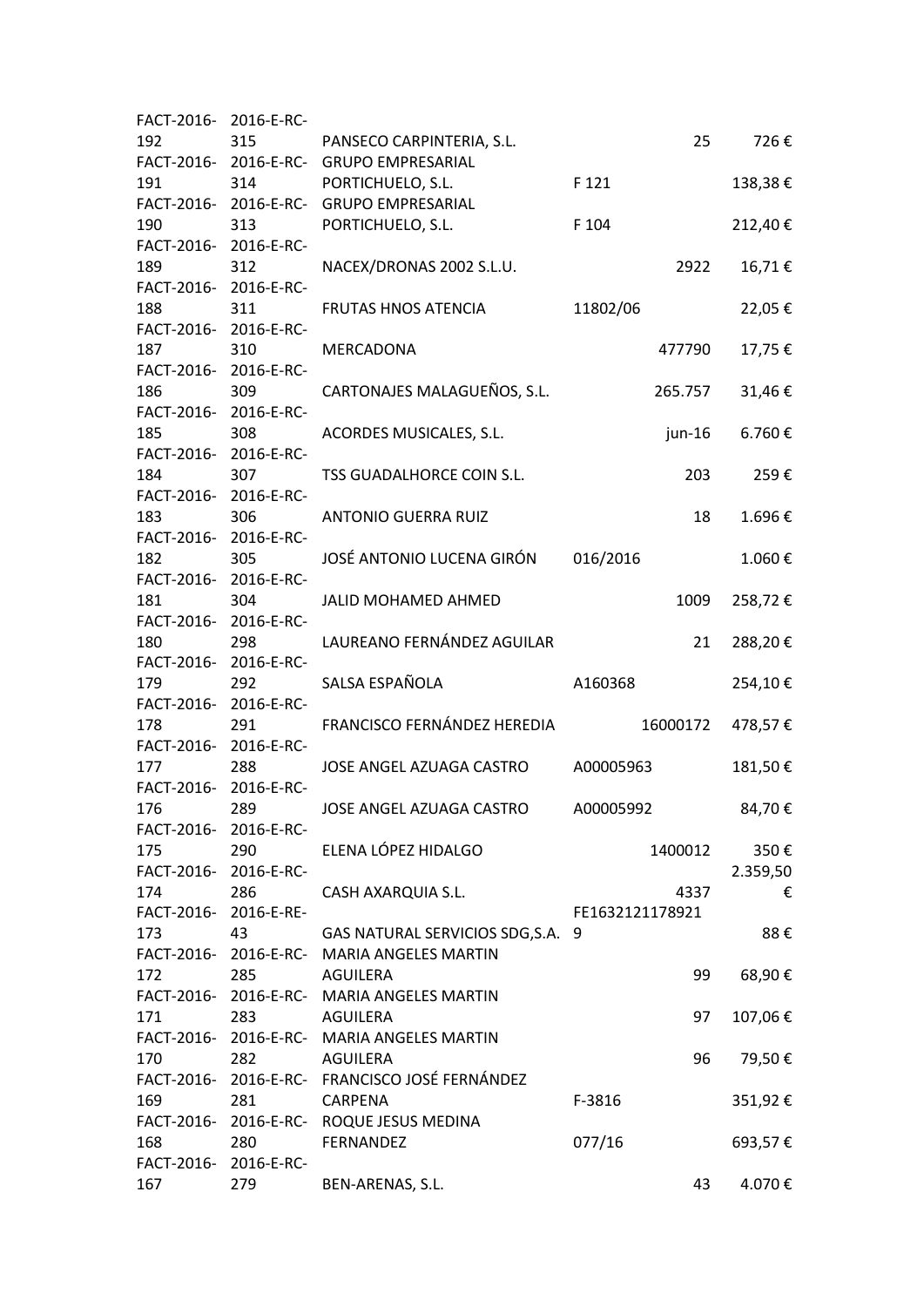| FACT-2016- 2016-E-RC- |                       |                                              |               | 1.052,70 |
|-----------------------|-----------------------|----------------------------------------------|---------------|----------|
| 166                   | 278                   | PIROTECNIA HNOS. ORTEGA S.L.U.               | 82            | €        |
| FACT-2016- 2016-E-RC- |                       |                                              |               |          |
| 165                   | 276                   | PINTURAS ALTRICA S.L                         | V06/340       | 54,20€   |
| FACT-2016- 2016-E-RC- |                       |                                              |               |          |
| 164                   | 275                   | ELENA LÓPEZ HIDALGO                          | 1400010       | 350€     |
| FACT-2016-            | 2016-E-RC-            |                                              |               |          |
| 163                   | 273                   | CÓMPETA BUS S.L.                             | 55            | 319€     |
|                       | FACT-2016- 2016-E-RC- | MANUEL TEODORO MARTIN                        |               |          |
| 162                   | 270                   | CRESPILLO                                    | 32            | 22,60€   |
| FACT-2016-            |                       | 2016-E-RC- MANUEL TEODORO MARTIN             |               |          |
| 161                   | 269                   | <b>CRESPILLO</b>                             | 31            | 360€     |
| FACT-2016- 2016-E-RC- |                       |                                              |               |          |
| 160                   | 268                   | CONSTRUCCIONES LA FAJARA S.L.                | 31            | 1.815€   |
| FACT-2016-            | 2016-E-RC-            |                                              |               |          |
| 159                   | 267                   | CONSTRUCCIONES LA FAJARA S.L.                | 30            | 4.235€   |
| FACT-2016- 2014-E-RC- |                       |                                              |               |          |
| 158                   | 243                   | ESPECTÁCULOS LUARA S.L.                      | 092/2016      | 3.630€   |
| FACT-2016-            | 2016-E-RC-            |                                              |               |          |
| 157                   | 266                   | ESPECTÁCULOS LUARA S.L.                      | 092/2016      | 3.630€   |
| FACT-2016- 2016-E-RC- |                       |                                              |               |          |
| 156                   | 264                   | PLATOS Y TAPAS S.L.                          | 080/16        | 814€     |
| FACT-2016-            | 2016-E-RC-            |                                              |               |          |
| 155                   | 263                   | JOSE ANGEL AZUAGA CASTRO                     | A00005944     | 75,63€   |
| FACT-2016- 2016-E-RC- |                       |                                              |               |          |
| 154                   | 262                   | JOSE ANGEL AZUAGA CASTRO                     | A00005943     | 319,44€  |
| FACT-2016-            | 2016-E-RC-            |                                              |               |          |
| 153                   | 260                   | MARIA PILAR GONZALEZ MADRID                  | 1             | 28,50€   |
| FACT-2016- 2016-E-RC- |                       |                                              |               |          |
| 152                   | 259                   | ISABEL DÍAZ LÓPEZ                            | 202192        | 10,91€   |
| FACT-2016-            |                       | 2016-E-RC- FRANCISCO JOSÉ FERNÁNDEZ          |               |          |
| 151                   | 258                   | <b>CARPENA</b>                               | F-3116        | 439,90€  |
|                       |                       | FACT-2016-2016-E-RC-FRANCISCO JOSÉ FERNÁNDEZ |               |          |
| 150                   |                       | 257 CARPENA                                  | F-3216        | 190,80€  |
| FACT-2016- 2016-E-RC- |                       |                                              |               |          |
| 149                   | 256                   | <b>MUSICAL ADN</b>                           | C160129       | 195€     |
| FACT-2016- 2016-E-RC- |                       |                                              |               |          |
| 148                   | 255                   | JOSE PLACIDO RUIZ RUIZ                       | VEN/2016/0480 | 1.815€   |
| FACT-2016- 2016-E-RC- |                       |                                              |               | 1.311,81 |
| 147                   | 254                   | ELECTROCONTROL 2000                          | 58            | €        |
|                       | FACT-2016-2016-E-RC-  |                                              |               |          |
| 146                   | 253                   | <b>GLOYPAT</b>                               | 208/16        | 2.420€   |
|                       |                       | FACT-2016- 2016-E-RC- MARIA ANGELES MARTIN   |               |          |
| 145                   | 249                   | AGUILERA                                     | 86            | 115,54€  |
|                       |                       | FACT-2016- 2016-E-RC- MARIA ANGELES MARTIN   |               |          |
| 144                   | 252                   | AGUILERA                                     | 89            | 111,30€  |
|                       |                       | FACT-2016- 2016-E-RC- MARIA ANGELES MARTIN   |               |          |
| 143                   | 251                   | AGUILERA                                     | 88            | 137,80€  |
|                       |                       | FACT-2016- 2016-E-RC- MARIA ANGELES MARTIN   |               |          |
| 142                   | 250                   | AGUILERA                                     | 87            | 107,06€  |
| FACT-2016- 2016-E-RC- |                       |                                              |               |          |
| 141                   | 243                   | <b>GRÁFICAS SANTIAGO</b>                     | 48945         | 126,11€  |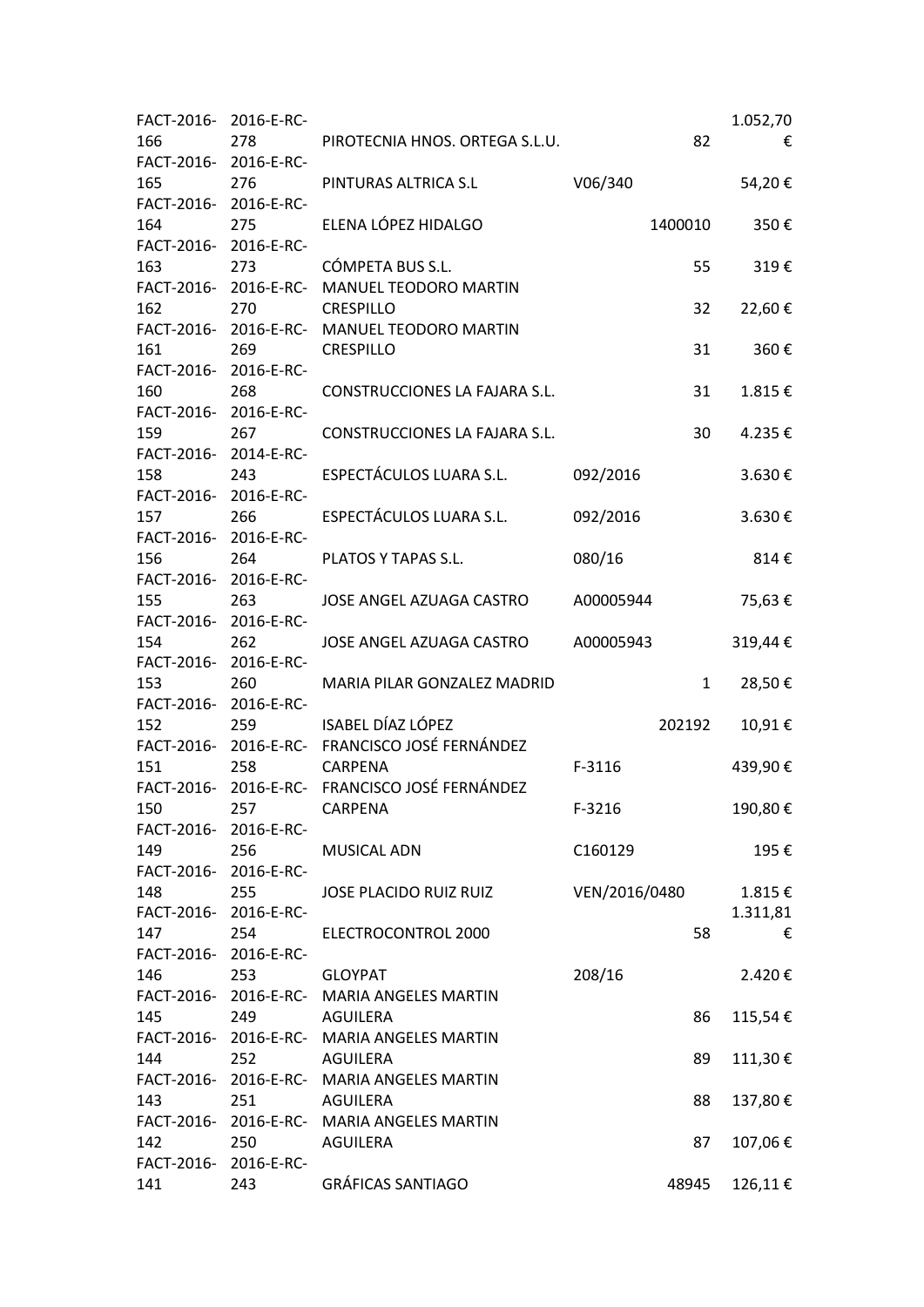| FACT-2016-            | 2016-E-RE-            |                                                | FE1632120858351 | 1.117,56 |
|-----------------------|-----------------------|------------------------------------------------|-----------------|----------|
| 140                   | 42                    | GAS NATURAL SERVICIOS SDG, S.A.                | 8               | €        |
| FACT-2016-            | 2016-E-RE-            |                                                | FE1632120858352 |          |
| 139                   | 41                    | GAS NATURAL SERVICIOS SDG, S.A.                | 1               | 29,27€   |
| FACT-2016-            | 2016-E-RE-            |                                                | FE1632120858352 |          |
| 138                   | 40                    | GAS NATURAL SERVICIOS SDG, S.A.                | $\overline{2}$  | 35,27€   |
| FACT-2016-            | 2016-E-RE-            |                                                | FE1632120858351 |          |
| 137                   | 39                    | GAS NATURAL SERVICIOS SDG, S.A.                | 9               | 169,87€  |
| FACT-2016-            | 2016-E-RE-            |                                                | FE1632120858352 |          |
| 136                   | 38                    | GAS NATURAL SERVICIOS SDG, S.A.                | 0               | 218,90€  |
| FACT-2016-            | 2016-E-RE-            |                                                | FE1632120900674 |          |
| 135                   | 37                    | GAS NATURAL SERVICIOS SDG, S.A.                | 4               | 84,46€   |
| FACT-2016- 2016-E-RE- |                       |                                                | FE1632120890077 | 1.830,25 |
| 134                   | 36                    | GAS NATURAL SERVICIOS SDG, S.A.                | 4               | €        |
| FACT-2016-            | 2016-E-RE-            |                                                | FE1632120691931 |          |
| 133                   |                       | GAS NATURAL SERVICIOS SDG, S.A.                |                 |          |
|                       | 35                    |                                                | 8               | 91,72€   |
| FACT-2016-            | 2016-E-RC-            |                                                |                 |          |
| 132                   | 235                   | JOSE ANGEL AZUAGA CASTRO                       | A00005904       | 809,49€  |
| FACT-2016-            | 2016-E-RC-            |                                                |                 |          |
| 131                   | 234                   | JOSE ANGEL AZUAGA CASTRO                       | A00005903       | 60,57€   |
| FACT-2016- 2016-E-RC- |                       |                                                |                 | 1.270,50 |
| 130                   | 233                   | JOSE ANTONIO PÉREZ ROMERO                      | 22              | €        |
| FACT-2016-            |                       | 2016-E-RC- PEREZ RODRIGUEZ, MIGUEL             |                 |          |
| 129                   | 232                   | ANGEL                                          | $\overline{7}$  | 34€      |
| FACT-2016-            | 2016-E-RC-            |                                                |                 |          |
| 128                   | 231                   | MIGUEL SANTIAGO GIL                            | 48917           | 99,32€   |
| FACT-2016-            | 2016-E-RC-            | <b>IMPRENTA Y COPISTERIA</b>                   |                 |          |
| 127                   | 230                   | <b>CERVANTES S.L.</b>                          | 1364            | 22,80€   |
| FACT-2016-            | 2016-E-RC-            |                                                |                 |          |
| 126                   | 229                   | <b>GARDEN LA PALMA</b>                         | 2016370         | 200,90€  |
| FACT-2016-            |                       | 2016-E-RC- GRUPO EMPRESARIAL                   |                 |          |
| 125                   | 228                   | PORTICHUELO, S.L.                              | F 87            | 144,09€  |
| FACT-2016-            |                       | 2016-E-RC- IMPRENTA Y COPISTERIA               |                 |          |
| 124                   | 227                   | <b>CERVANTES S.L.</b>                          | 1351            | 193,60€  |
|                       | FACT-2016-2016-E-RC-  |                                                |                 |          |
| 123                   | 226                   | FÁTIMA JIMÉNEZ ALCALÁ                          | M-0000015/1     | 21,86€   |
|                       |                       | FACT-2016- 2016-E-RC- MARIA JESUS DURAN        |                 |          |
| 122                   | 225                   | <b>DOMINGUEZ</b>                               | 16/0003         | 551,43€  |
| FACT-2016- 2016-E-RE- |                       |                                                | FE1632120407473 |          |
| 121                   | 34                    | GAS NATURAL SERVICIOS SDG, S.A. 1              |                 | 85,84€   |
| FACT-2016-2016-E-RC-  |                       |                                                |                 |          |
| 120                   |                       | 224 ELENA LÓPEZ HIDALGO                        | 1400009         | 350€     |
|                       |                       |                                                |                 |          |
|                       |                       | FACT-2016- 2016-E-RC- MARIA ANGELES MARTIN     |                 |          |
| 119                   | 223                   | AGUILERA                                       | 76              | 107,06€  |
|                       |                       | FACT-2016- 2016-E-RC- MARIA ANGELES MARTIN     |                 |          |
| 118                   | 222                   | AGUILERA                                       | 75              | 79,50€   |
|                       |                       | FACT-2016- 2016-E-RC- FRANCISCO JOSÉ FERNÁNDEZ |                 |          |
| 117                   | 220                   | CARPENA                                        | $F-2816$        | 351,92€  |
|                       | FACT-2016- 2016-E-RC- |                                                |                 |          |
| 116                   | 219                   | JOSE PLACIDO RUIZ RUIZ                         | VEN/2016/0357   | 530,84€  |
| FACT-2016- 2016-E-RC- |                       |                                                |                 | 3.675,59 |
| 115                   | 214                   | FRANCISCO LORCA MARTIN                         | 2016-02         | €        |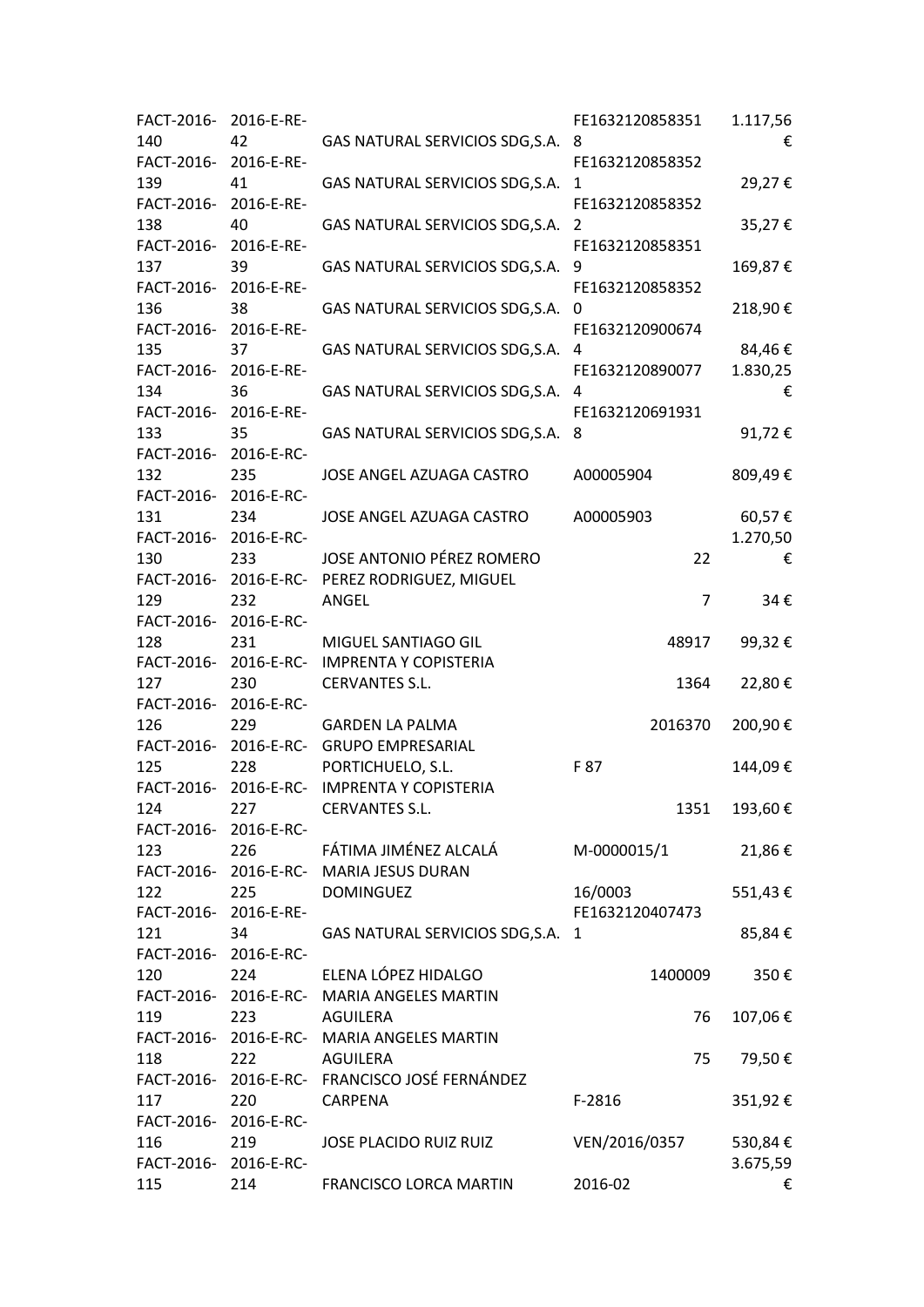| FACT-2016-            | 2016-E-RC-            |                                                  |                 |          |
|-----------------------|-----------------------|--------------------------------------------------|-----------------|----------|
| 114                   | 215                   | <b>GLOYPAT</b>                                   | 147/16          | 843,78€  |
| FACT-2016- 2016-E-RC- |                       |                                                  |                 |          |
| 113                   | 216                   | JUAN ANTONIO TORRES TORRES                       | 18-16           | 2.420€   |
| FACT-2016- 2016-E-RC- |                       |                                                  |                 | 2.226,40 |
| 112                   | 217                   | SALVADOR JIMÉNEZ MOYANO                          | 9               | €        |
| FACT-2016- 2016-E-RC- |                       |                                                  |                 | 4.731,10 |
| 111                   | 218                   | <b>CARLOS CORTÉS DURÁN</b>                       | 467/16          | €        |
| FACT-2016- 2016-E-RC- |                       |                                                  |                 |          |
| 110                   | 209                   | JOSE ANGEL AZUAGA CASTRO                         | A00005830       | 65,64€   |
|                       |                       | FACT-2016- 2016-E-RC- MARIA ANGELES MARTIN       |                 |          |
| 109                   | 206                   | <b>AGUILERA</b>                                  | 47              | 79,50€   |
| FACT-2016- 2016-E-RC- |                       |                                                  |                 |          |
| 108                   | 207                   | <b>GABRIEL TELLEZ ROMERO</b>                     | A/154           | 312,91€  |
|                       |                       | FACT-2016- 2016-E-RC- MARIA ANGELES MARTIN       |                 |          |
| 107                   | 205                   | <b>AGUILERA</b>                                  | 46              | 55,12€   |
|                       |                       | FACT-2016- 2016-E-RC- MARIA ANGELES MARTIN       |                 |          |
| 106                   | 204                   | <b>AGUILERA</b>                                  | 45              | 107,06€  |
|                       |                       | FACT-2016- 2016-E-RC- GRUPO EMPRESARIAL          |                 |          |
| 105                   | 203                   | PORTICHUELO, S.L.                                | F 70            | 151,03€  |
|                       |                       | FACT-2016- 2016-E-RC- GRUPO EMPRESARIAL          |                 |          |
| 104                   | 202                   | PORTICHUELO, S.L.                                | F 53            | 211,49€  |
|                       |                       | FACT-2016- 2016-E-RC- FRANCISCO JAVIER GUTIÉRREZ |                 |          |
| 102                   | 190                   | <b>GODOY</b>                                     | 10              | 425€     |
| FACT-2016- 2016-E-RC- |                       |                                                  |                 |          |
| 101                   | 189                   | ALEJANDRO SIRVENT RUIZ                           | S-2016-00005    | 532,40€  |
| FACT-2016- 2016-E-RE- |                       |                                                  | FE1632120345825 | 1.076,46 |
| 99                    | 31                    | GAS NATURAL SERVICIOS SDG, S.A.                  | 9               | €        |
| FACT-2016-            | 2016-E-RE-            |                                                  | FE1632120330926 | 1.528,12 |
| 98                    | 30                    | GAS NATURAL SERVICIOS SDG, S.A.                  | 7               | €        |
| FACT-2016- 2016-E-RE- |                       |                                                  | FE1632120330926 |          |
| 97                    | 29                    | GAS NATURAL SERVICIOS SDG, S.A.                  | 6               | 25,11€   |
| FACT-2016- 2016-E-RE- |                       |                                                  | FE1632120330926 |          |
| 96                    | 28                    | GAS NATURAL SERVICIOS SDG, S.A.                  | 5               | 260,38€  |
| FACT-2016- 2016-E-RE- |                       |                                                  | FE1632120330926 |          |
| 95                    | 27                    | GAS NATURAL SERVICIOS SDG, S.A. 4                |                 | 201,08€  |
| FACT-2016- 2016-E-RE- |                       |                                                  | FE1632120330926 |          |
| 100                   | 32                    | GAS NATURAL SERVICIOS SDG, S.A. 8                |                 | 213,01€  |
| FACT-2016- 2016-E-RE- |                       |                                                  | FE1632120186703 |          |
| 94                    | 26                    | GAS NATURAL SERVICIOS SDG, S.A. 2                |                 | 116,31€  |
| FACT-2016- 2016-E-RC- |                       |                                                  |                 |          |
| 93                    | 179                   | ELENA LÓPEZ HIDALGO                              | 1400007         | 410,75€  |
|                       |                       | FACT-2016-2016-E-RC-FRANCISCO JOSÉ FERNÁNDEZ     |                 |          |
| 92                    | 177                   | CARPENA                                          | $F-2216$        | 351,92€  |
| FACT-2016- 2016-E-RE- |                       |                                                  | FE1632119901318 |          |
| 90                    | 24                    | GAS NATURAL SERVICIOS SDG, S.A. 3                |                 | 88,27€   |
|                       | FACT-2016- 2016-E-RC- |                                                  |                 |          |
| 89                    | 160                   | JOSE ANGEL AZUAGA CASTRO                         | A00005769       | 68,20€   |
|                       |                       | FACT-2016- 2016-E-RC- MARIA ANGELES MARTIN       |                 |          |
| 88                    | 156                   | AGUILERA                                         | 37              | 107,06€  |
|                       |                       | FACT-2016- 2016-E-RC- MARIA ANGELES MARTIN       |                 |          |
| 87                    | 157                   | AGUILERA                                         | 38              | 110,24€  |
|                       |                       |                                                  |                 |          |